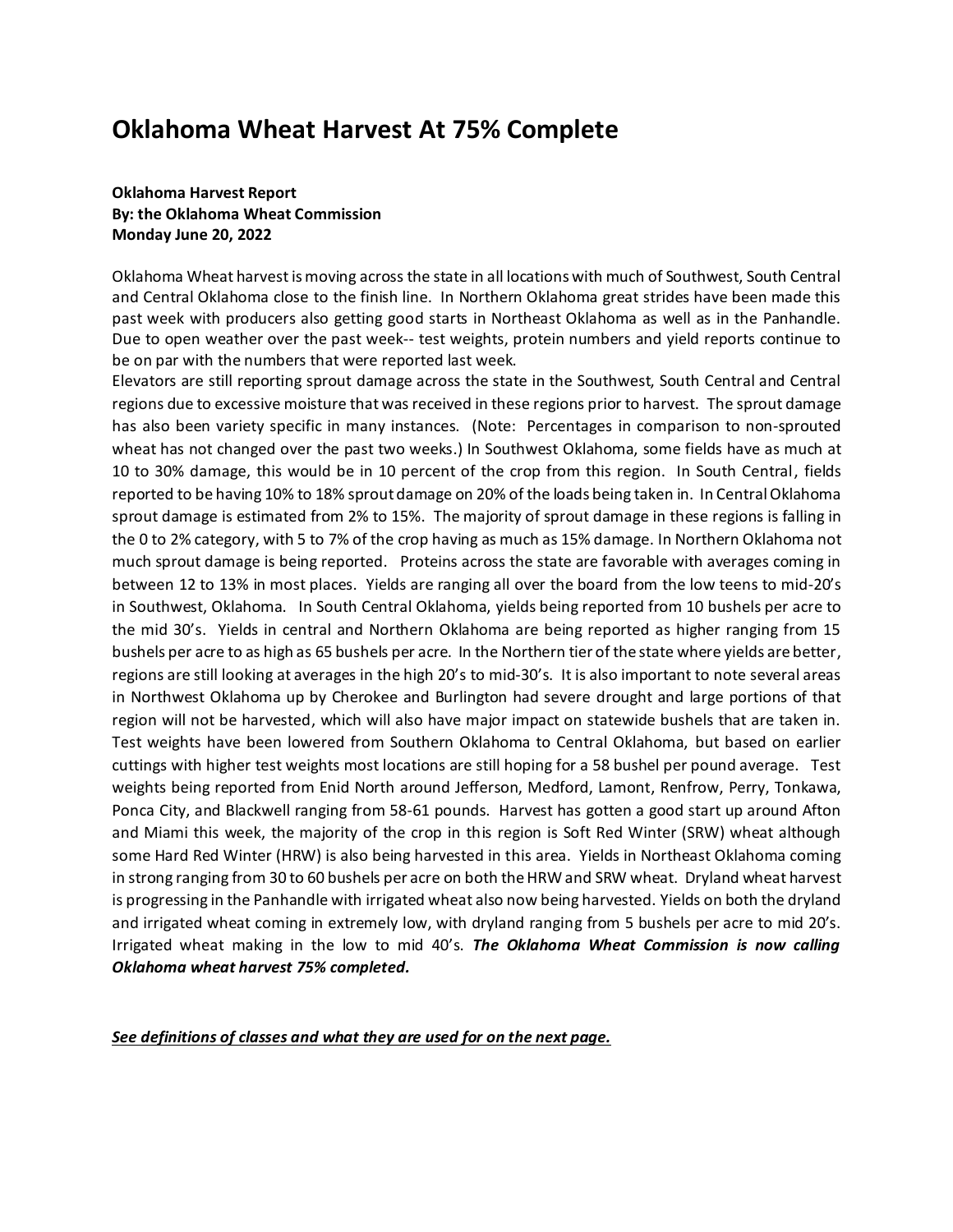\*\*Hard Red Winter Wheat-Versatile, with excellent milling and baking characteristics for pan bread, Hard Red Winter is also a choice wheat for Asian noodles, hard rolls, flat breads, general purpose flour and cereal.

\*\* Soft Red Winter Wheat- A versatile weak-gluten wheat with excellent milling and baking characteristics, Soft Red Winter is suited for cookies, crackers, pretzels, pastries and flat breads.

# *Southwest*

**Grandfield/Devol/Chattanooga/Lawton-** Grandfield is 98% complete, Devol is 99% complete, Chattanooga is 98% complete, Lawton is reported 96% complete. Test weights in this region ranging from 58-60 pounds per bushel. Yields ranging in the low teens to mid-20's. Proteins ranging from the 11.5% to 12.5%. No sprout damage reported from these locations.

**Frederick-** *Harvest in this region is 99% complete*. Test weights ranging from 60 to 61 pounds/bushel. Proteins ranging from 12 to 12.5% range. Yields being reported from low teens to high twenties, averaging in the low 20's.

**Altus/Duke/Carter-** *Harvest in this region reported as 99% done*. Test weights now trending 56-59 pounds per bushel compared to earlier cuttings making 59 to 60 pounds per bushel. Yields reported from 5 bushel an acre to mid-20's. Proteins ranging from 13% to 16%.

**Lone Wolf/Hobart-** *Harvest in these regions is reported at 95% complete.* Test weights being reported from 55 to 58 pounds per bushel. Yields ranging from low teens to mid-20's. Proteins reported making from 13% to 16%.

# *South Central*

**Apache-** *Wheat harvest is moving along in this region and is considered 85% complete.* Test weights have been ranging from 57 pounds to 58 pounds per bushel for the most part. On the intensive management wheat, they are seeing some 60-pound test weights. Yields for the most part are ranging from 10 to 35 bushels per acre depending on location, management and variety.

**Chickasha-** *Harvest in this region 75% complete.* Yields are doing much better than expected based on all the heavy rains, high winds and hail damage that occurred. Test weights ranging from 58 to 59 pounds per bushel. Yields making in the mid 20's to mid-30's. Some minor sprout damage is being reported but not as bad as expected. Some producers have had 20 to 40% hail damage losses.

#### *Western Oklahoma*

**Sentinel/Rocky-** *Harvest has made great progress over the weekend and is reported at 99% complete*. Test weights reported in the 56 to 60 pounds per bushel range. Yields being reported from 14 to 28 bushels per acre. Proteins ranging from 13% to 17% depending on variety and management practices.

**Hinton-** *This region is reported at 87% complete.* Yields are doing better than expected after all the storms that hit prior to last week. Yields ranging in the mid 30's, test weights averaging 60.5 pounds. Proteins ranging from 10% to 17% with a 13.5% average.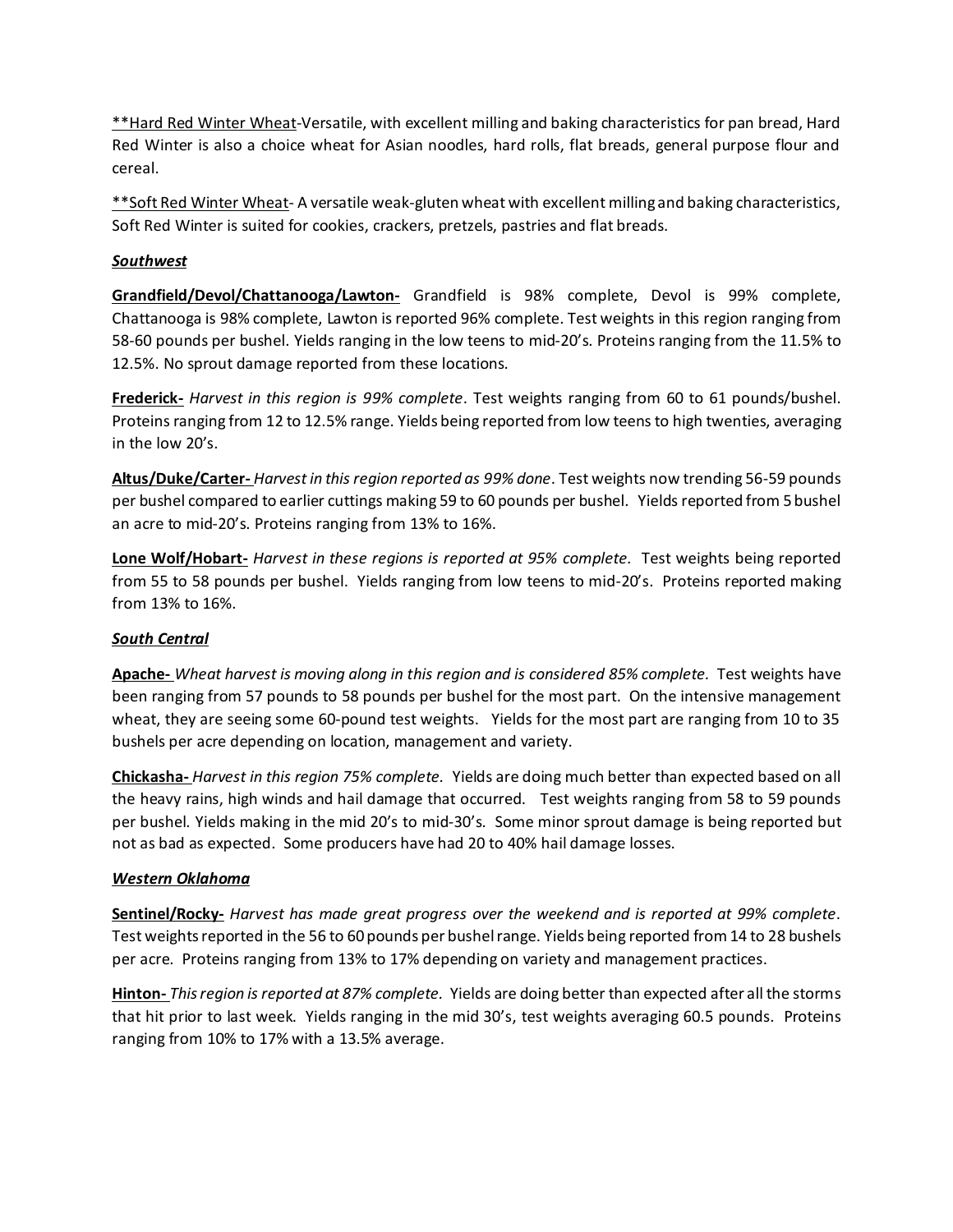#### *Central Oklahoma*

**El Reno-** *They are reporting 88% harvested in this region.* Yields are being reported from the low 20's to the low 40's depending on variety and management. Test weights ranging from 57 to 59.5 pounds per bushel. Protein ranging from 11% to 14.5%

**Kingfisher/Omega-** *Harvest in this region reported to be 95% complete.* Test weights with ranges reported from 57 to 60 pounds per bushel. Yields averaging in the high 20's to low 30's. Proteins have ranged from 10% to 15%, seeing a lot in the 11.5% to 12.5% range.

**Reeding-** *Harvest in this region reported 93% complete.* Test weights with ranges from 57 to 59 pounds per bushel being reported. Yields averaging mid-teens to low 30's depending on variety and management. Proteins ranging from 11% to 12%.

**Loyal-** *Harvest in this region reported at 90% complete.* Test weights averaging 57 to 59 pounds per bushel. Yields on early harvested wheat making in the low 20's to low 40's. Protein ranging from 11.5% to 12.5% on early samples.

# *Northwest OK*

**Shattuck/Fort Supply-***This region being reported at 50% complete.* Test weights ranging from 57 to 62 pounds per bushel depending on variety and management. Yields ranging from 5 bushels to 25 bushels per acre. Proteins are ranging from 12% to 14%.

**Burlington-** *Harvest in this region reported at 90% complete.* A large area in this region will not be harvested due to the severe drought. On the crop that will be harvested, test weight for this region is averaging 58 pounds per bushel. Yields making in the mid 20's to mid-40's on the wheat that will be harvested depending on where moisture was received in a timely manner and management practices. Proteins ranging from 12% to 13%.

**Helena/Goltry-** *Harvest in this region 85% complete.* Yields reported from the mid-teens to mid 30's. Yields have increased as harvest has progressed as producers have gotten into better wheat. Test weights ranging from 58 to 60 pounds per bushel. Proteins are averaging 13%.

#### *Northern Oklahoma*

**Pond Creek/Lamont-** *This area reported to be 58% complete.* Test weights ranging from 58 to 60 pounds per bushel. Yields being reported in the low 30's to mid-40's. Proteins ranging from 12% to 16%.

**Medford/Deer Creek-***Producers in this region are moving forward and harvest is reported 50% complete.* Test weights on early cuttings ranging from 58 to 61 pounds per bushel. Yields in this region have been reported to be making better because of timely rains. The yields are ranging from low 30's to mid-40's. Some reports on management intensive wheat to be making in the high 60's. Proteins have been ranging from 11% to 16%.

**Perry/Tonkawa/Ponca City/Blackwell**- *Harvest reported at 50% complete.* Test weights ranging from 58 to 61 pounds per bushel. Protein averages around 12 to 13%. Yields making in the mid 20's to mid-40's with some areas reporting higher yields on management intensive wheat.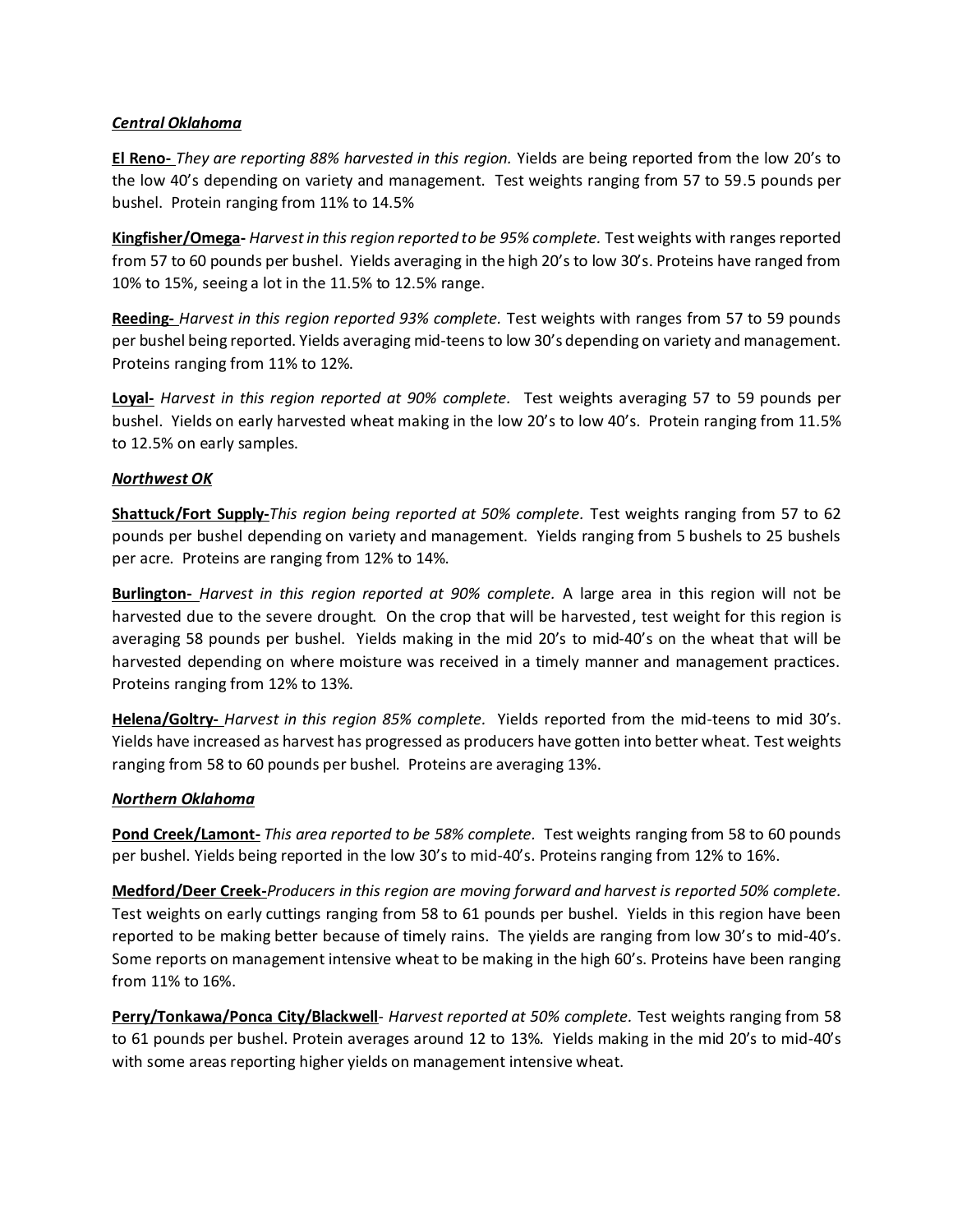#### *Northeast & Eastern Oklahoma*

**Afton/Miami/Wetumka/Webber Falls -** *Afton is 50% complete, Miami is 25% complete. Wetumka and Webber Falls is at 60% complete.* Test weights on both the Hard Red Winter (HRW) and Soft Red Winter (SRW) wheat is ranging from 60 pounds to 65 pounds per bushel. Yields on both the HRW and SRW ranging from 30 bushels to 65 bushels per acre, depending on variety and management practices. No proteins reported at this time, no sprout damage has been reported for wheat in this region.

#### *Panhandle*

**Hooker-***Harvest on the dryland wheat is progressing with 50 to 60% of the dryland wheat being harvested. Harvest on the irrigated wheat reported at 10% complete.* Yields on the dryland wheat making from 5 bushels per acre to in the mid 20's depending on location. Yields on the early irrigated wheat not favorable with reports on early cuttings making in the low to mid 40's. Test weights on the dryland wheat weighing 63 pounds to 64 pounds per bushel, nothing weighing less than 60 pounds per bushel on the irrigated wheat. Protein for this region being reported at 12.5%.

*Below see the Heat Maximum and Air Temperatures at 11:35 a.m. on Monday June 20th along with the maximum air temperature above 100 since January 1, 2022. Also please see the 7-day forecast provided by the Oklahoma Mesonet. The next harvest report will be scheduled for Wednesday, June 22, 2022.*